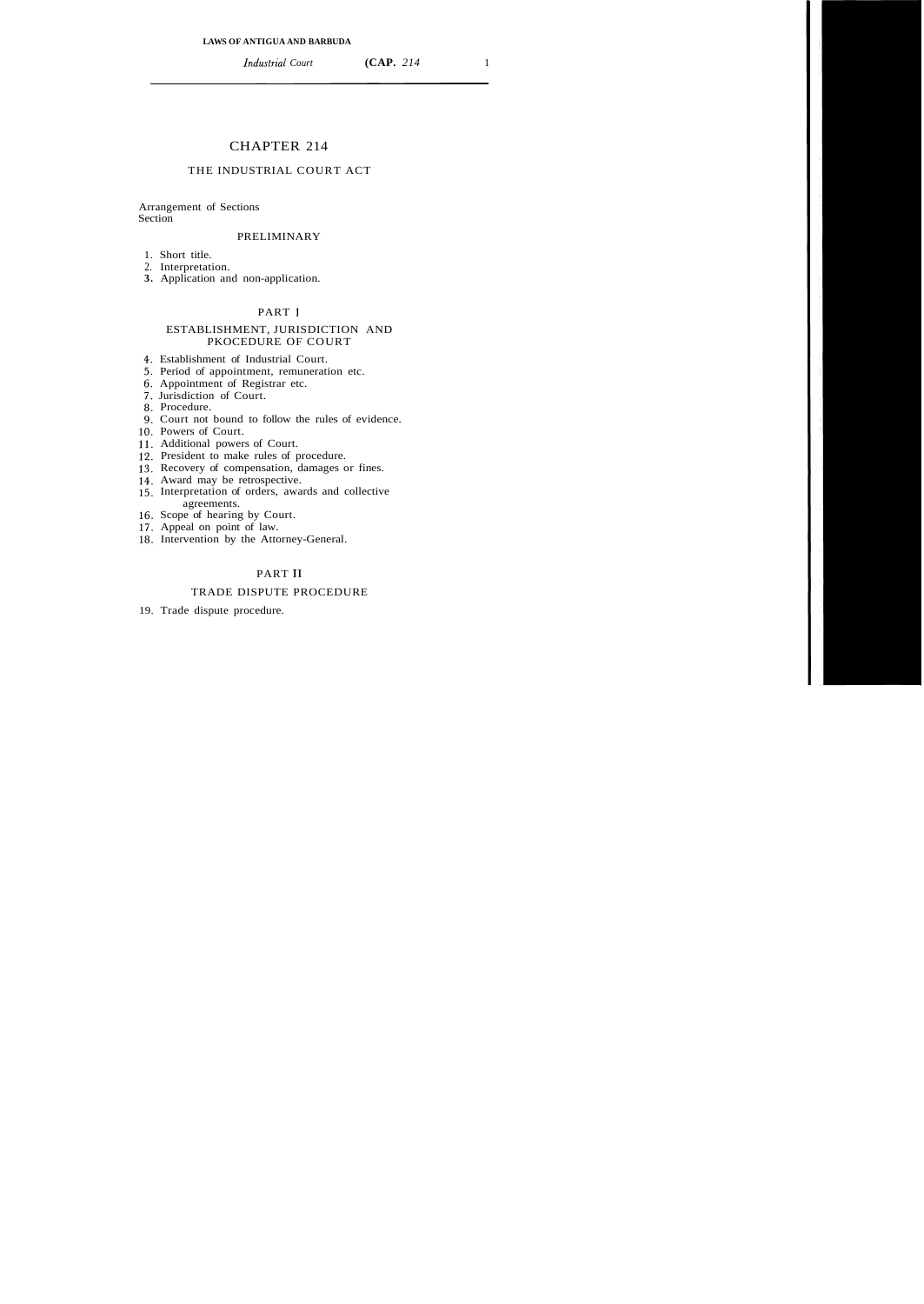*2* **CAP.** *214) Industrial Court* 

# PART III

# LOCKOUTS AND STRIKES

- 20. Strikes and lockouts prohibited during hearings etc.
- 21. Stop order in the national interest.
- 22. Offence for persons to contribute financial assistance to promote or support strike or lockout.
- 23. Continuing offences.

## PART IV

## AWARDS, DURATION AND ENFORCEMENT

- 24. Duration of awards.
- 25. Awards.
- 26. On whom award to be binding.

## PART V

#### GENERAL

- 27. Liability of officers of companies.
- 28. Limitation of time for complaints.
- 29. Consent of Director of Public Prosecutions.
- 30. Power of Minister to make regulations.
- 31. Immunity to members of the Court.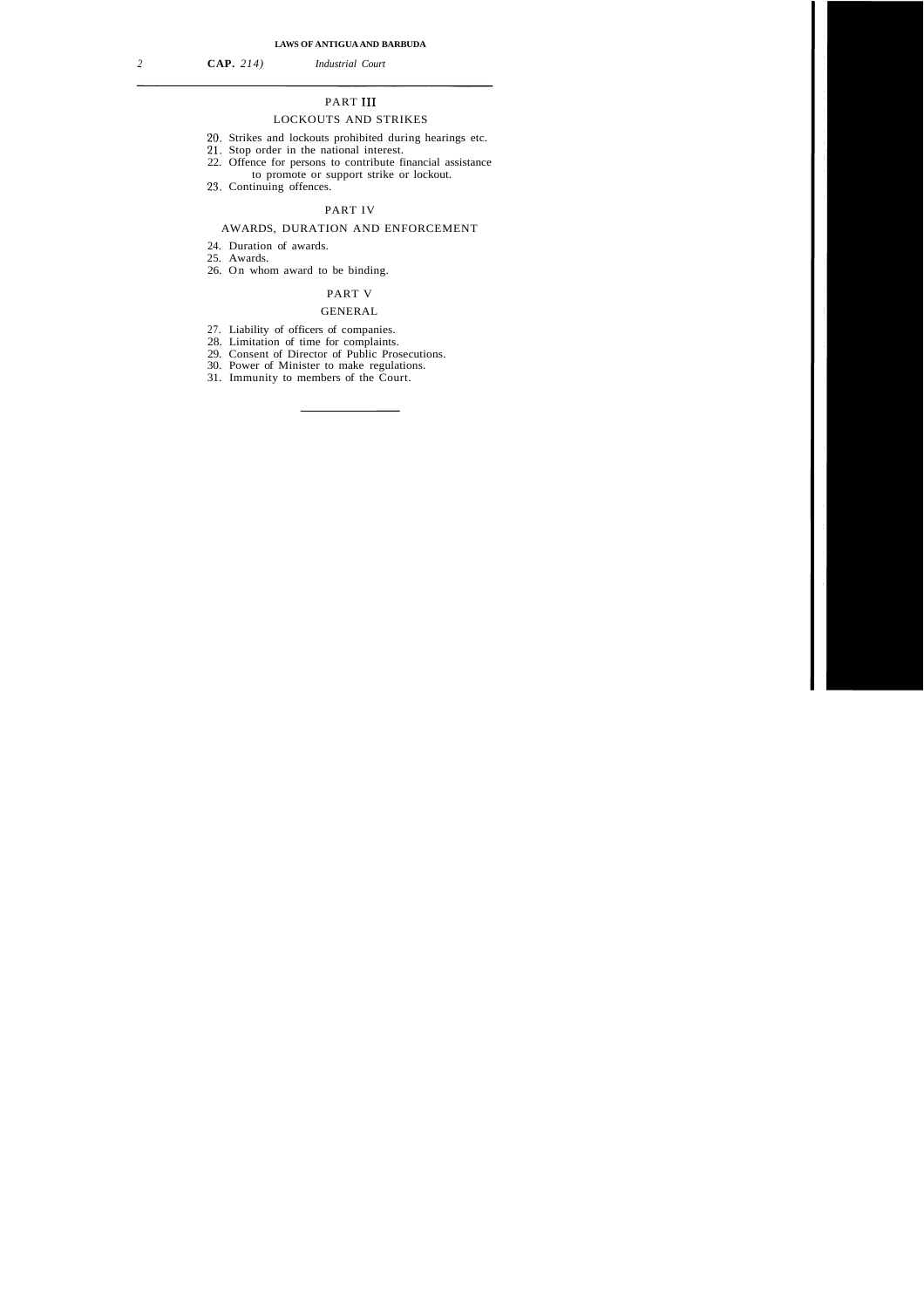*Industrial Court* **(CAP.** *214* **3** 

## INDUSTRIAL COURT

*(19th June, 1976.)* **411976.** 

**511980. 611985.** 

## PRELIMINARY

**1.** This Act may be cited as the Industrial Court Act. **Short title.** 

*2. (1)* In this Act, unless the context otherwise **Interpretation.**  requires-

"the Court" means the Industrial Court established under section 4 of this Act;

< < collective agreement' ' , "employee' ' ,

"employer", "established employee",

"industrial action", "Labour Commissioner",

"lockout", "Minister", "non-established employee",

- "strike", "trade dispute", "trade union" have the same meanings as in section A 5 of the Antigua and Barbuda Labour Code;
- **'6** organisation" means an organisation representative of employers or an organisation representative of employees, as the case may be;
- "prescribed" means prescribed by rules made under section *12* of this Act;

"Registrar" means the person for the time being performing the duties of Registrar of the Court.

**3.** *(1)* This Act shall be binding on the Government **Application and**  as the employer of its non-established employees but not as **non-application**. the employer of any of its other employees.

- $(2)$  This Act does not apply to-
	- (a) established employees of the Government;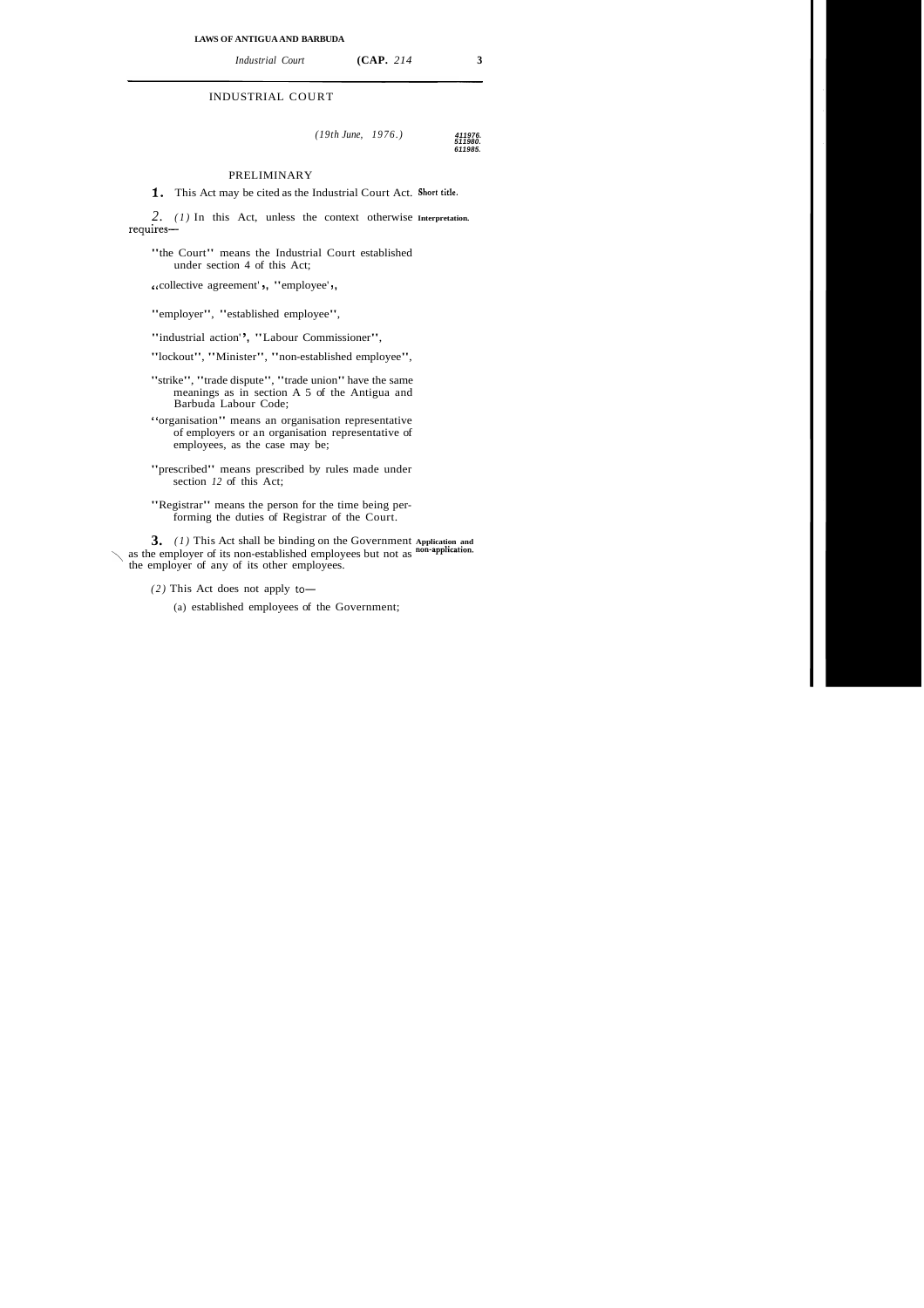(b) members of the Antigua and Barbuda Defence Force;

(c) members of the Royal Antigua Police Force;

(d) persons holding the status of diplomatic agents;

*(e)* persons employed by the United Nations or its specialised agencies.

## PART I

#### THE INDUSTRIAL COURT

ESTABLISHMENT, JURISDICTION AND PROCEDURE

**Establishment of** 

**4.** (1) For the purposes of this Act, there is hereby established an Industrial Court which shall have the jurisdiction and powers conferred on it by this Act.

(2) The Court shall have an official seal which shall be judicially noticed in all courts.

**(3)** Until a seal is provided ip accordance with subsection (2) a Stamp may be used instead of such seal.

#### (4) The Court shall consist of-

- (a) a President being-
- (i) a person with substantial background and experience in industrial relations, business administration, public administration, economics, accounts, or

(ii) a lawyer of not less than ten years standing, who shall be appointed by the Governor-General after consultation with the Judicial and Legal Services Commission; and

(b) such number of other members as may be determined by the Governor-General from time to time being persons-

- (i) who are experienced in industrial relations, business administration, public administration, or qualified as economists or accountants, or
- (ii) who are barristers or solicitors of not less than five years standing,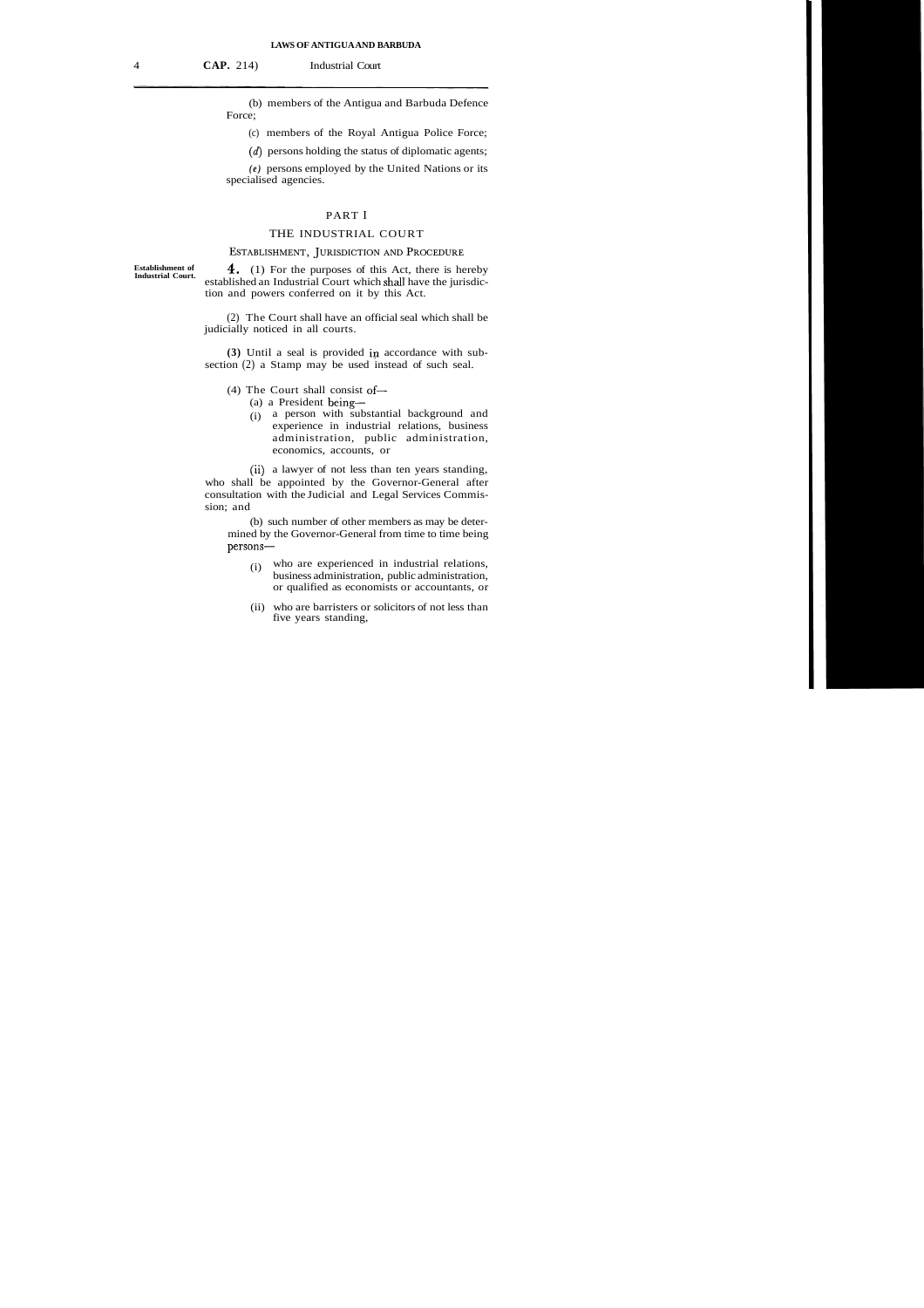*Industrial Court (CAP. 214 5* 

who shall be appointed by the Governor-General after consultation with the Judicial and Legal Services Commission.

*(5)* Where for any reason the President or any other member of the Court is unable to carry out his functions under this Act, the Governor-General may appoint some other duly qualified person to be the president or other member of the Court, as the case may be, for the period of such inability; and notwithstanding that the President or other member may have resumed the duties of his office, such person may continue to exercise such powers or perform such functions for the purpose of completing the hearing of and determining any trade dispute or matter commenced before such person.

(6) The Court may act notwithstanding any vacancies in its number or in the absence of any member from the hearing or any part thereof; and no act, proceeding or award of the Court shall be called in question or invalidated by reason of any such vacancy or absence.

**(7)** Any member of the Court whose appointment expires during the proceedings of the Court shall for the purpose of such proceedings continue to be a member of the Court and the term of his appointment shall be deemed to have been extended until the final disposal of the trade dispute or matter.

(8) The Court shall be duly constituted if it consists of the following members assigned by the President-

*(a)* when hearing a trade dispute, two or more members; or

(b) when hearing any other matter, one or more members.

**5.** (1) The President and the other members of the **Period of** appointment, Court shall be paid such salary and allowances as may be **remuneration,**  provided by Parliament. **etc. etc.** 

(2) The members of the Court shall hold office for such period being not less than three or more than five years as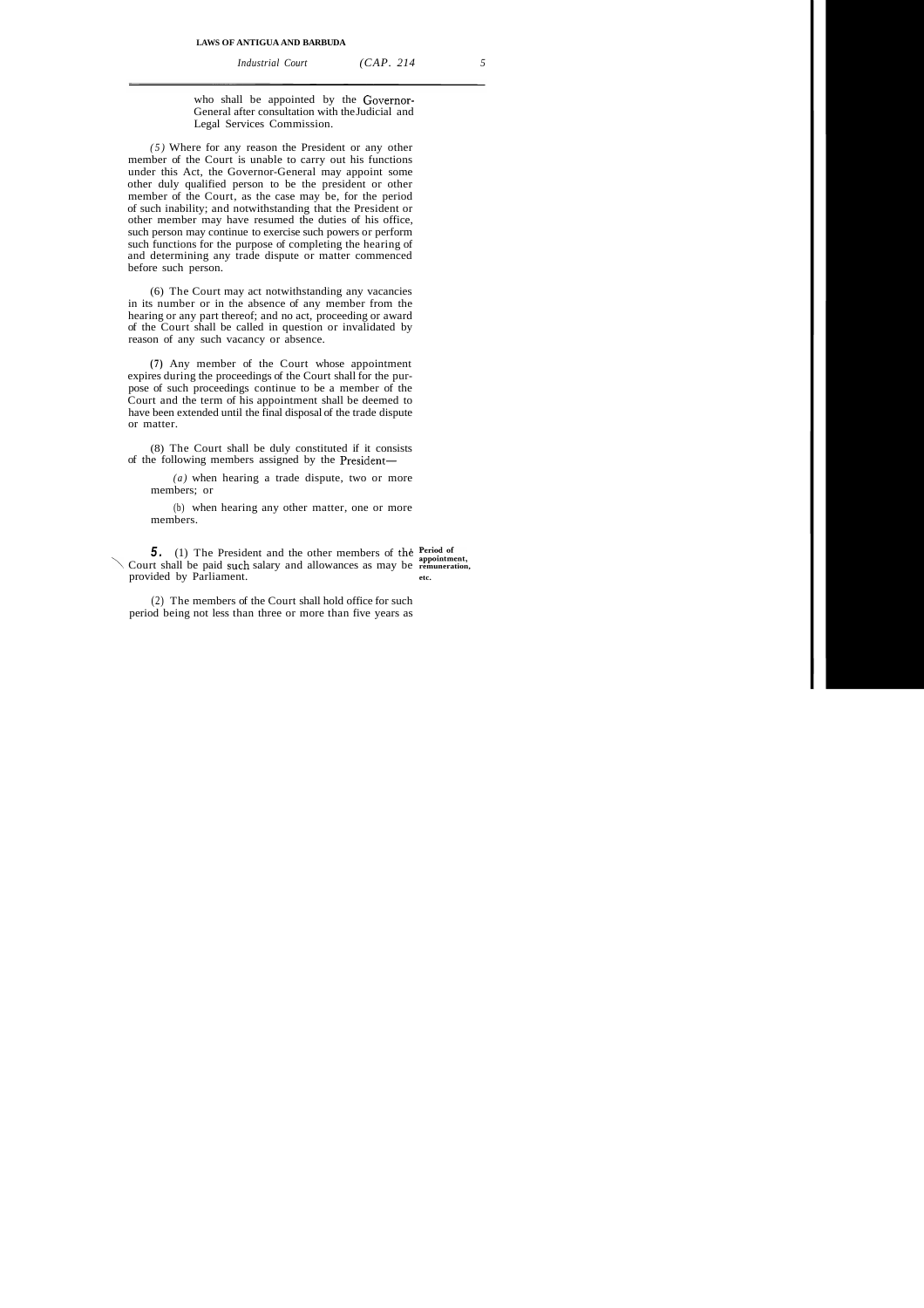#### **LAWS OF ANTIGUA AND BARBUDA**

*6 CAP. 214) Industrial Court* 

is specified in their respective instruments of appointment, but shall be eligible for re-appointment.

**Apqointment of** 

**Jurisdiction of** 

**7.** (1) The Court shall have jurisdiction-

officers of the Court who shall be public officers.

*(a)* to hear and determine trade disputes referred to it under this Act;

**6.** There shall be appointed a Registrar and other

*(b)* to enjoin a trade union or other organisation of employees or other persons or an employer from taking or continuing industrial action;

(c) to hear and determine any complaints brought in accordance with this Act as well as such matters as may from time to time be referred to it under this Act.

 $(2)$  The Court shall have power-

*(a)* to punish summarily with a fine any person who commits a contempt in the presence or hearing of the Court when sitting, but such fine shall in no case exceed two thousand dollars, and shall be payable within a definite time, being not less than fourteen days from the imposition thereof;

*(b)* to impose fines for a contempt consisting of failure to comply with its orders or awards but such fines shall not exceed ten thousand dollars and shall be payable within a definite time being not less than twenty-one days from the imposition thereof.

**(3)** Proceedings for contempt for failing to comply with an order or award of the Court shall be commenced by an application by the person or organisation for whose benefit the order or award was made, and shall be in such form as may be prescribed. The application shall be served on the person who will be affected thereby not less than three clear days before the hearing thereof.

(4) Where it has come to the knowledge of the Court that any person bound by an order made under section *21 (1)* is, or has been in breach thereof, the Court may sum-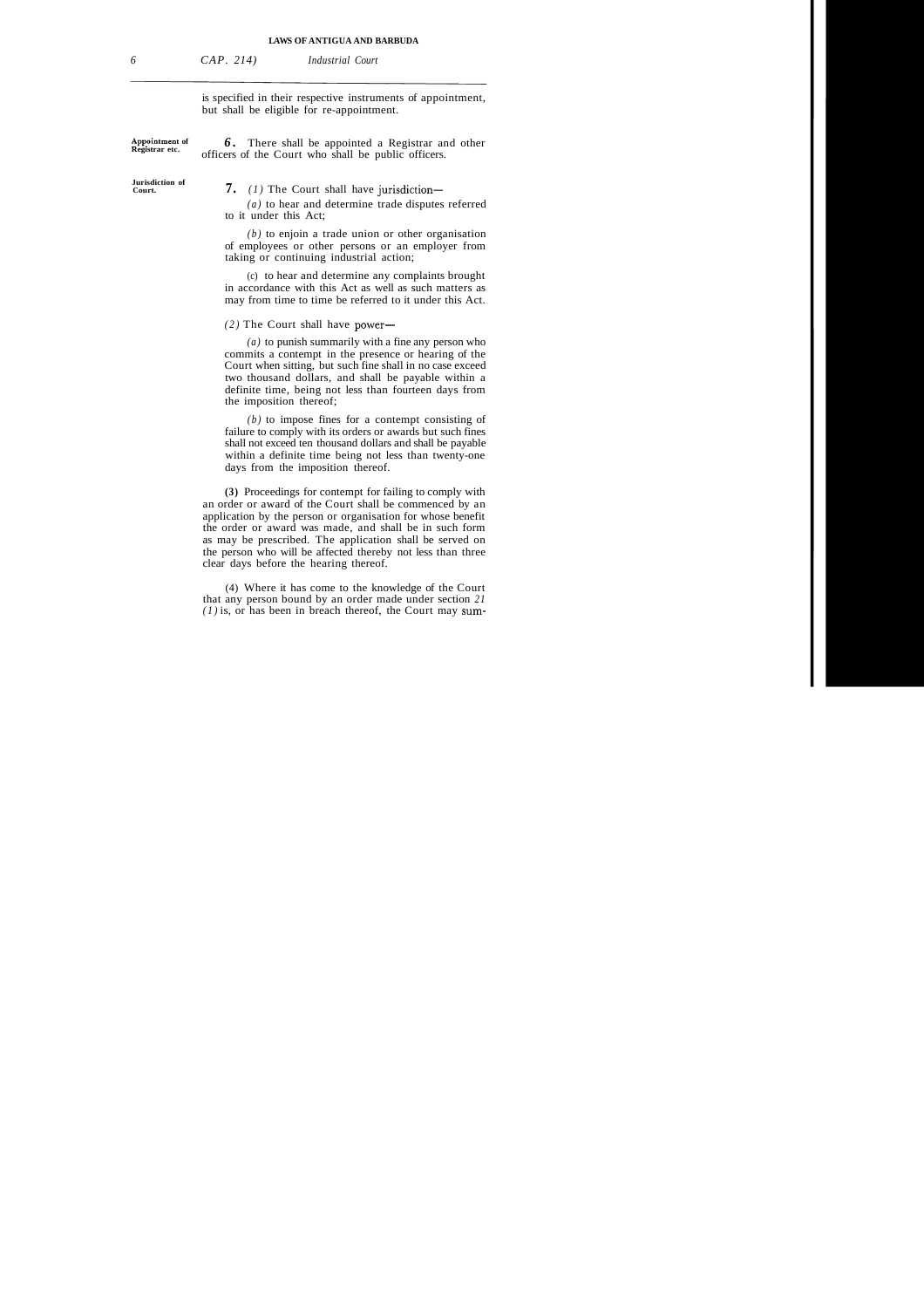mon such person to appear before it to answer for his contempt.

(5) In exercising its jurisdiction, the Court may sit at such places as the President may consider necessary for the despatch of the business of the Court.

(6) For the purposes of the foregoing provisions of this section a trade union or other organisation and the members of the Executive or other controlling body in a trade union or other organisation shall be deemed to be guilty of a breach of an order or award by which the union or the other organisation is bound, if an employee or other person who is a member of that union or other organisation, respectively, commits that breach by the direction or with the concurrence of any member of the Executive or other controlling body in that trade union or other organisation.

(7) All matters brought before the Court shall be determined by a majority of the members thereof.

**8.** (1) The Court, as respects the attendance and **Procedum.**  examination of witnesses, the production and inspection of documents, the enforcement of its orders and other matters necessary or proper for the due exercise of its jurisdiction, shall have all such powers, rights, and privileges as are vested in the High Court on the occasion of an action.

(2) For the purpose of dealing with any matter before it, the Court may of its own motion summon any person who in the opinion of the Court is able to give such information as it considers necessary and may, in addition to and without prejudice to the generality of the foregoing, not withstanding anything contained in the Income Tax Act or **Cap. 212.**  ) in any other law, require the Commissioner of Inland Revenue to produce or make available any information which the Court may consider necessary; and the Court may, in its discretion and subject to such conditions as it may impose, disclose so much as it thinks fit of the information so produced or made available, and the Court may also prohibit the publication of any portion thereof.

**(3)** Where the Court exercises its power to summon a person to give information under subsection (2), the Court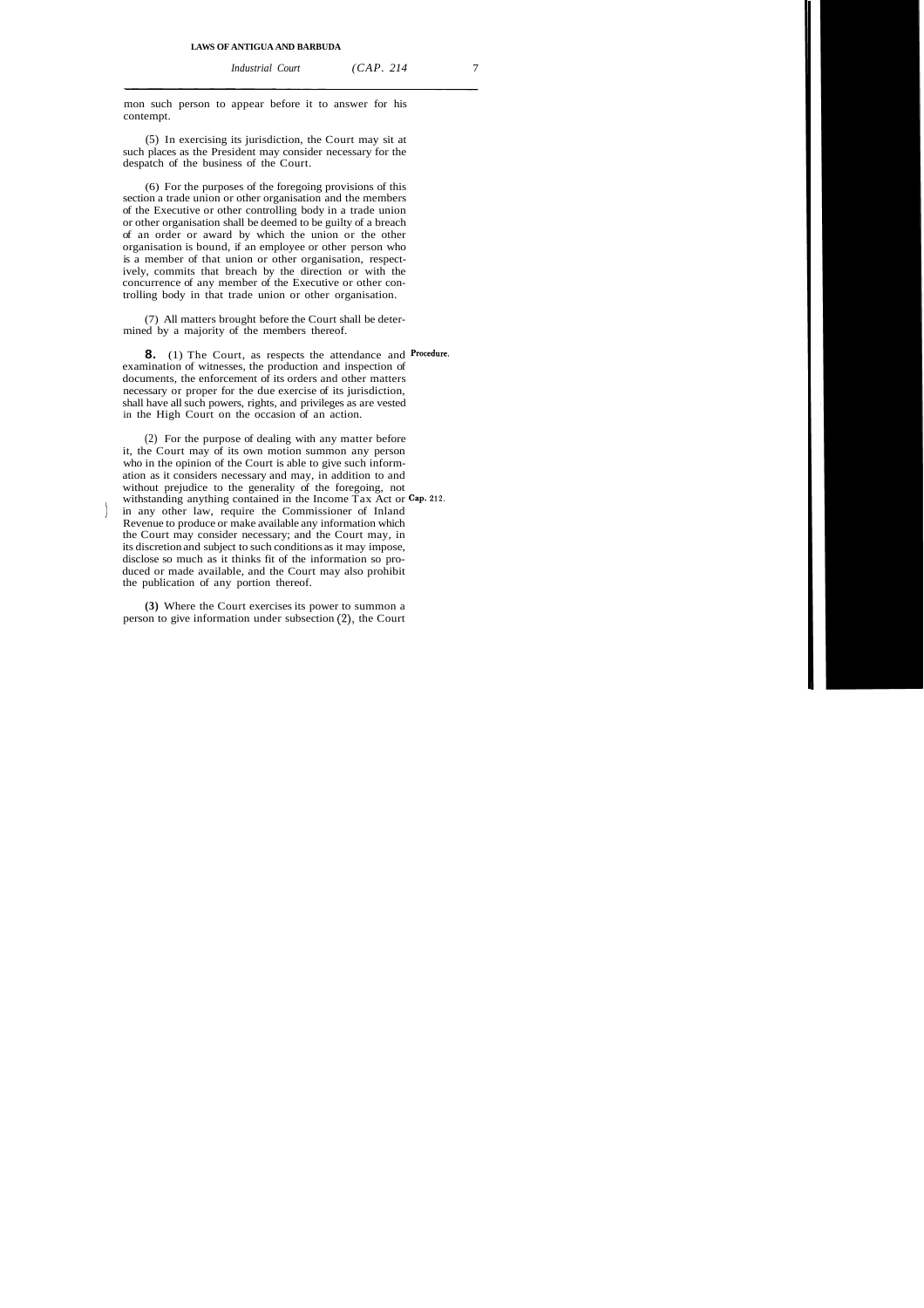may direct that all or any part of the proceedings in the matter before it, as it may consider proper, be thereafter conducted in camera, and in any such case it may enjoin the parties or any of them and any member of the public and officers of the Court from disclosing any such information given in their presence and hearing.

(4) A summons signed by the Registrar shall be equivalent to any formal process issuable in any action taken in the High Court for enforcing the attendance of witnesses and compelling the production of documents.

(5) The Court may, in appropriate cases, permit evidence or argument to be presented in writing upon such terms and conditions as the Court thinks fit.

(6) The Court may after consultation with the Minister appoint one or more assessors who, in the opinion of the Court, are qualified by reason of their knowledge and experience to assist in the determination of any matter over which it has jurisdiction; and in appointing assessors, the Court shall have regard to any submissions or objections that may be put forward by any party or parties appearing before it.

(7) The Court shall make its award without delay and where practicable within thirty days from the date of reference to it of the trade dispute.

**9.** (1) In the hearing and determintion of any matter rules of evidence. before it, the Court may act without regard to technicalities **Cap.** 155. and legal form and shall not be bound to follow the rules of evidence stipulated in the Evidence Act, but the Court may inform itself on any matter in such manner as it thinks just and may take into account opinion evidence and such facts as it considers relevant and material, but in any such case the parties to the proceedings shall be given the opportunity, if they so desire, of adducing evidence in regard thereto.

> (2) **A** party to any trade dispute or other matter may be represented at proceedings before the Court-

> > (a) by any official of a trade union;

**Court not bound to follow the**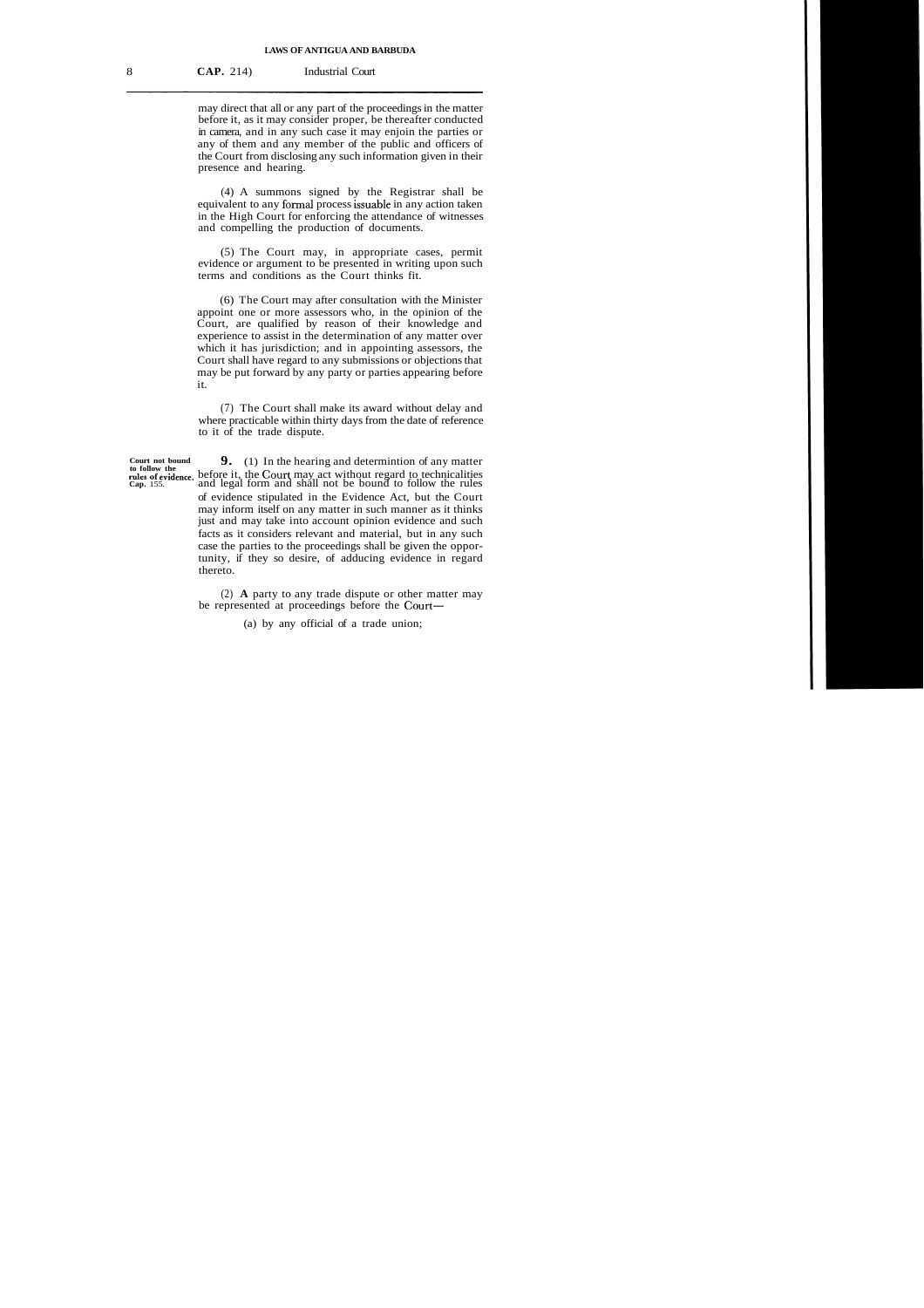*(b)* by any official or an organization of employers or workmen in Antigua and Barbuda; or

*(c)* by a legal practitioner

**10.** (1) The Court may in relation to any matter **Powers of Court.**  $before it$ 

(a) make an order or award (including a provisional or interim order or award) relating to any or all of the matters in dispute or give a direction in pursuance of the hearing or determination;

(6) without prejudice to and in addition to its powers under section 7 (2), award compensation on complaints brought and proved before it by a party for whose benefit the order or award was made regarding any breach or non-observance of an order or award or any term thereof (other than an order or award for the payment of damages or compensation).

(2) The Court shall make no order as to costs in any dispute before it, unless for exceptional reasons the Court considers it proper to order otherwise, and the Court of Appeal shall in disposing of any appeal brought to it from the Court make no order as to costs, unless for exceptional reasons the Court of Appeal considers it proper to order otherwise.

**(3)** Notwithstanding anything in this Act or in any other rule of law to the contrary, the Court in the exercise of its powers shall-

(a) make such order or award in relation to a dispute before it as it considers fair and just, having regard to the interests of the persons immediately concerned and the community as a whole;

*(b)* act in accordance with equity, good conscience and the substantial merits of the case before it. having regard to the principles and practices of good industrial relations and, in particular, the Antigua and Barbuda Labour Code. **Cap. 27.** 

(4) Notwithstanding any rule of law to the contrary, but subject to subsections (5) and **(6),** in addition to its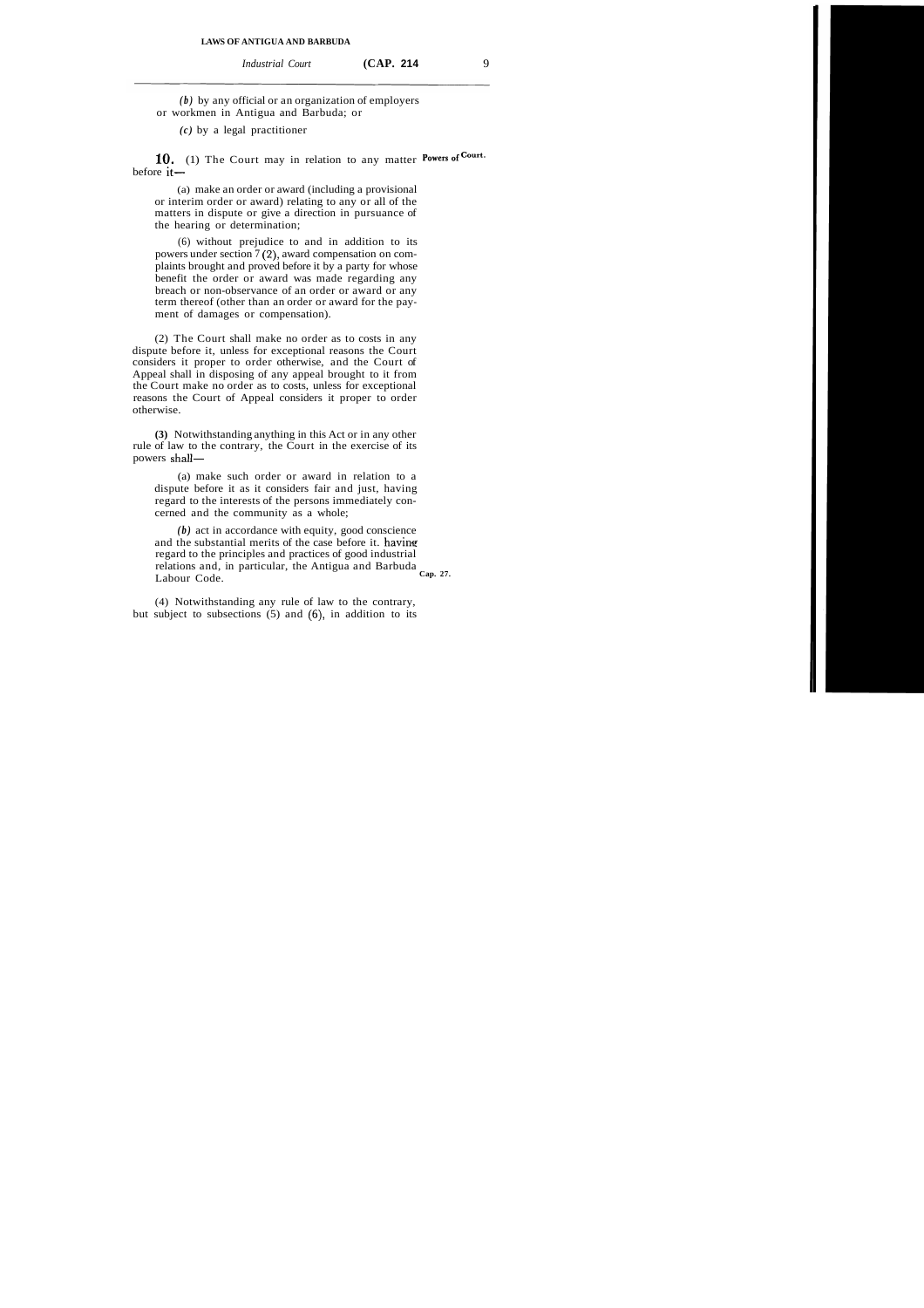#### **LAWS OF ANTIGUA AND BARBUDA**

jurisdiction and powers under this Part, the Court may, in any dispute concerning the dismissal of an employee, order the re-employment or re-instatement (in his former or a similar position) of any employee, subject to such conditions as the Court thinks fit to impose, or the payment of compensation or damages whether or not *in lieu* of such re-employment or re-instatement, or the payment of exemplary damages *in lieu* of such re-employment or re-instatement.

(5) An order under subsection (4) may be made where, in the opinion of the Court, an employee has been dismissed in circumstances that are harsh and oppressive or not in accordance with the principles of good industrial relations practice; and in the case of an order for compensation or damages, the Court in making an assessment thereon shall not be bound to follow any rule of law for the assessment of compensation or damages and the Court may make an assessment that is in its opinion fair and appropriate.

(6) The opinion of the Court as to whether an employee has been dismissed in circumstances that are harsh and oppressive or not in accordance with the principles of good industrial relations practice and any order for compensation or damages including the assessment thereof made pursuant to sub-section (5) shall not be challenged, appealed against, reviewed, quashed or called in question in any court on any account whatever.

(7) Where, in any proceedings for the non-observance of an order or award or the interpretation or application of a collective agreement, it appears to the Court that an employee of the employer has not been paid an amount to which he is entitled under such an order or award or such an agreement the Court, in addition to any other order, may order the employer to pay the employee the amount to which he is entitled and any such amount shall be deemed to be damages and be recoverable in the manner provided by section 13.

Additional **11.** In addition to the powers conferred on it under powers of Court. **the foregoing provisions of this Part, the Court may-**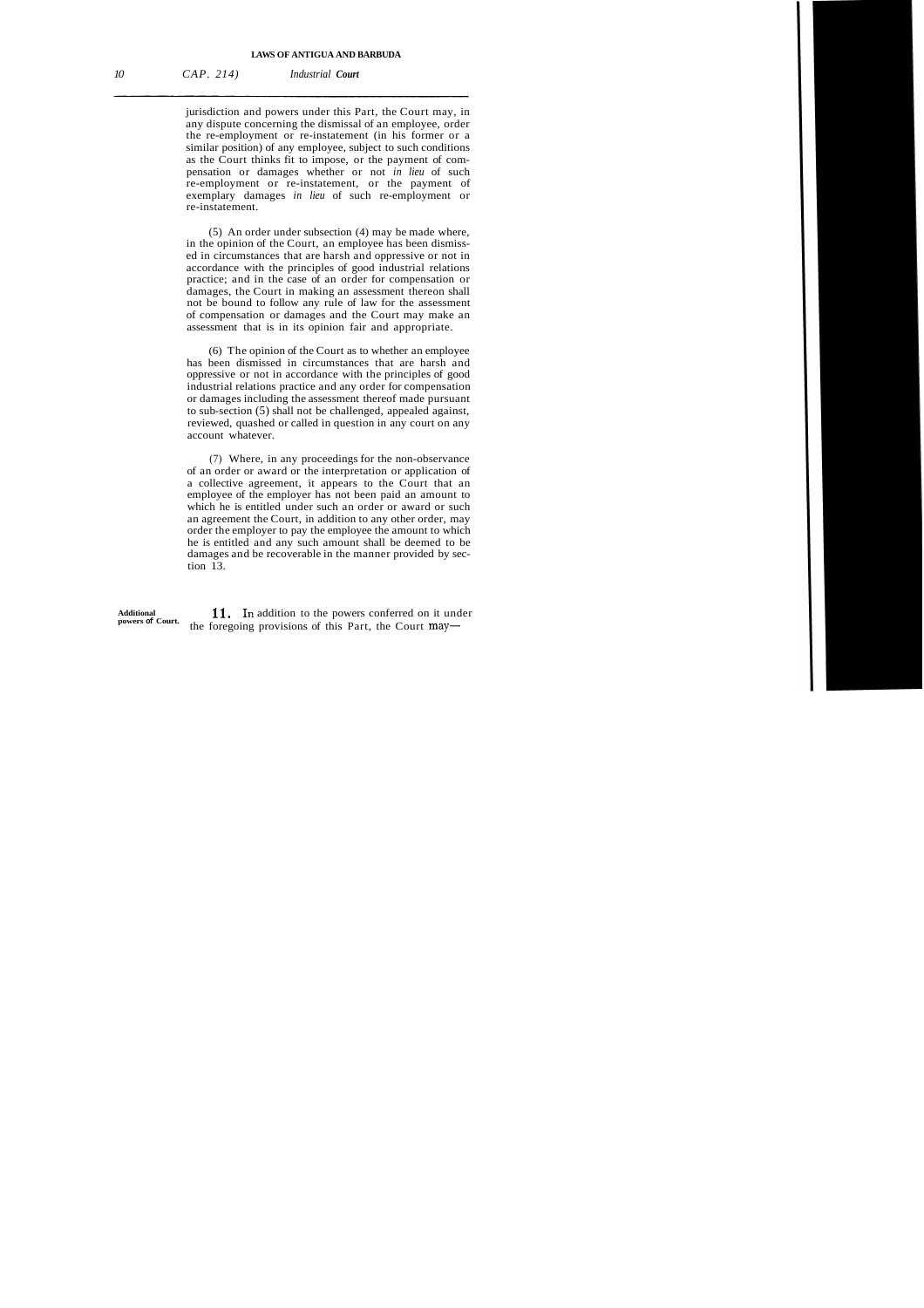(a) proceed to hear and determine a trade dispute in the absence of any party who has been duly summoned to appear before the Court and has failed to do so;

- (b) order any person-
- (i) who in the opinion of the Court may be affected by an order or award; or
- $(ii)$  who in any other case the Court considers it just to be joined as a party,

to be joined as a party to the proceedings under consideration on such terms and conditions as the Court may direct;

(c) make all such suggestions and do all such things as appear to be right and proper for reconciling the parties;

(d) generally give all such directions and do all such things as are necessary or expedient for the expeditious and just hearing and determination of the trade dispute or any other matter before it.

**12.** Subject to this Act, the President may, by rules, **President to** regulate the practice and procedure of the Court for the hear- **procedure.**  ing and determination of all matters before it.

13. (1) On the expiration of the time fixed for com- Recovery of pliance with an order or award for the payment of compen- **damages** or fines. sation, damages or fines, the amount thereof shall become due and payable and is recoverable in the manner provided by this section.

(2) Compensation, damages or fines are, upon a \ certificate issued by the Registrar stating that the amounts specified therein are due and payable under an order or award certificate issued b<br>specified therein are<br>of the Court,—

(a) recoverable summarily as a civil debt; or

 $(b)$  recoverable in the manner provided in subsection **(3),** 

by the person for whose benefit the order or award for such compensation or damages was made or, in the case of an order for a fine, by the Registrar. The certificate of the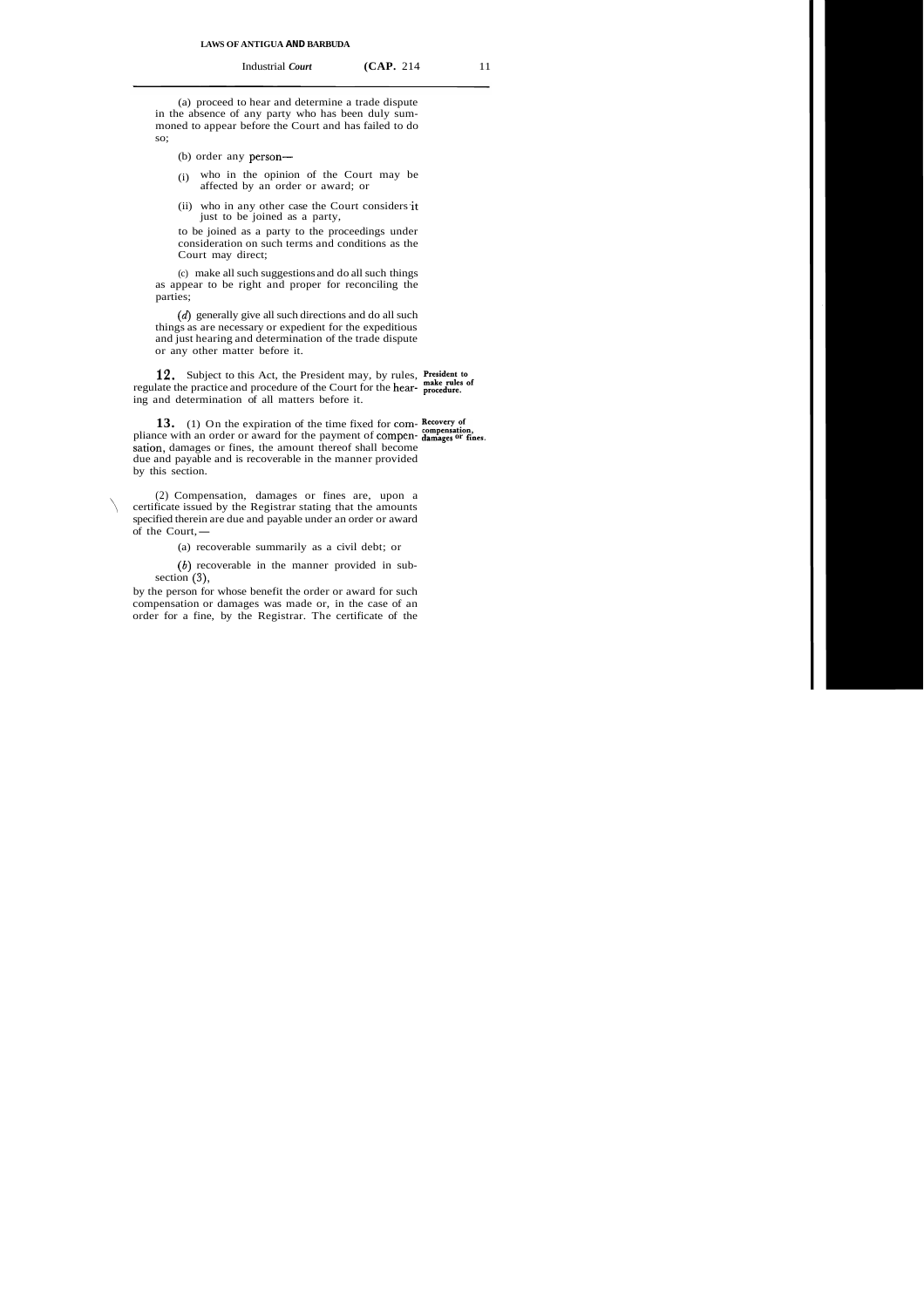Registrar under this subsection is conclusive evidence of the matters specified therein.

**(3)** Upon the filing of a certificate issued under subsection (2) in the Registry of the High Court, the order or award shall as from the date of filing be of the same force and effect and proceedings may be taken thereon and the order or award may be enforced as if it had been a judgment originally obtained or entered up on the date of filing in the High Court.

(4) The High Court shall have the same control and jurisdiction over the order or award as it has over the judgments given by itself, but in so far only as relates to execution.

(5) All costs and charges incurred under this section shall be recoverable in like manner as if included in the certificate.

(6) All fines recoverable by the Registrar under this section shall be paid into the general revenue.

**14.** (1) An award on any matter referred to the Court for settlement may be made retrospective to such date not being earlier than the date on which the dispute or question to which the award relates first arose.

(2) The provisions of section 17 (1) apply to the decision of the Court as to the date on which the dispute or question to which the award relates first arose.

Interpretation of **15.** (1) Where any question arises as to the interpreta-<br>orders, awards <br>dependents. **and** tion of any order or award of the Court, the Minister or any party to the matter may apply to the Court for a decision on such question and the Court shall decide the matter either after hearing the parties or, without such hearing, where the consent of the parties has first been obtained. The decision of the Court shall be notified to the parties and shall be binding in the same manner as the decision on the original order or award.

> (2) Where there is any question or difference as to the interpretation or application of the provisions of a collective agreement any employer or trade union having an interest

**Award may be**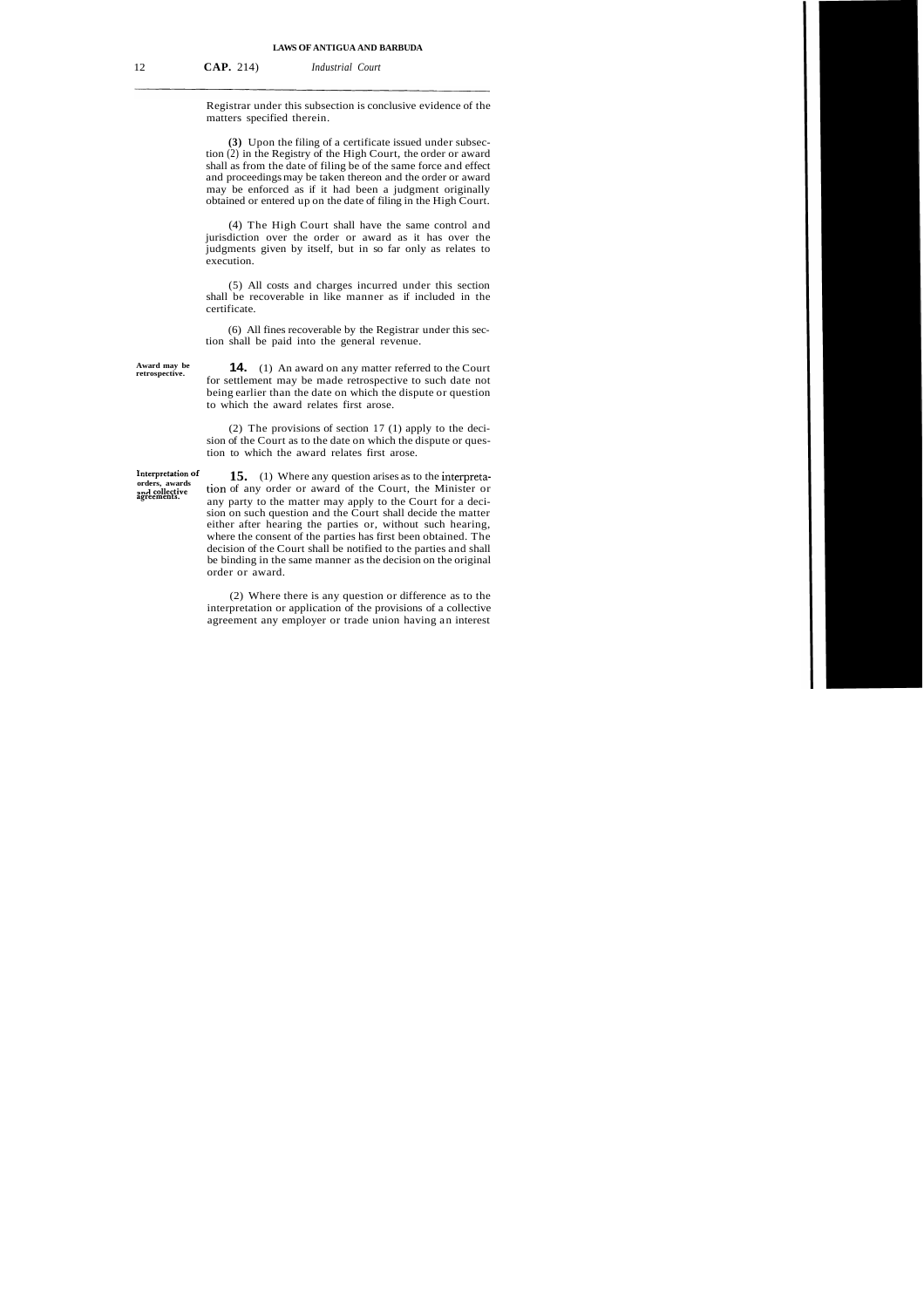in the matter or the Minister may make application to the Court for the determination of such question or difference.

(3) The decision of the Court on any matter before it under subsection (2) shall be binding on the parties thereto and is final.

**16.** The Court shall expeditiously hear, inquire into **Scope of hearing** investigate a cover, linearly and all meeting of factions the by Court. and investigate every dispute and all matters affecting the merits of such dispute before it and, without limiting the generality of the foregoing, shall in particular hear, receive and consider submissions, arguments and evidence made, presented or tendered (whether orally or in writing)—

(a) by or on behalf of the employer or employee concerned;

 $(b)$  by the trade union concerned on behalf of the employees involved in the dispute;

**(6)** in the name of the Attorney-General if he has intervened under section 18.

**17.** (1) Subject to this Act, any party to a matter **Appeal** on point before the Court shall be entitled as of right to appeal to <sup>of law.</sup> the Court of Appeal on any of the following grounds, but no others-

(a) that the Court had no jurisdiction in the matter, but so however, that it shall not be competent for the Court of Appeal to entertain such ground of appeal, unless objection to the jurisdiction of the Court has been formally taken at some time during the progress of the matter before the making of the order or award;

(b) that the Court has exceeded its jurisdiction in the matter;

 $(c)$  that the order or award has been obtained by fraud;

 $(d)$  that any finding or decision of the Court in any matter is erroneous in point of law; or

*(e)* that some other specific illegality, not hereinbefore mentioned, and substantially affecting the merits of the matter, has been committed in the course of the proceedings.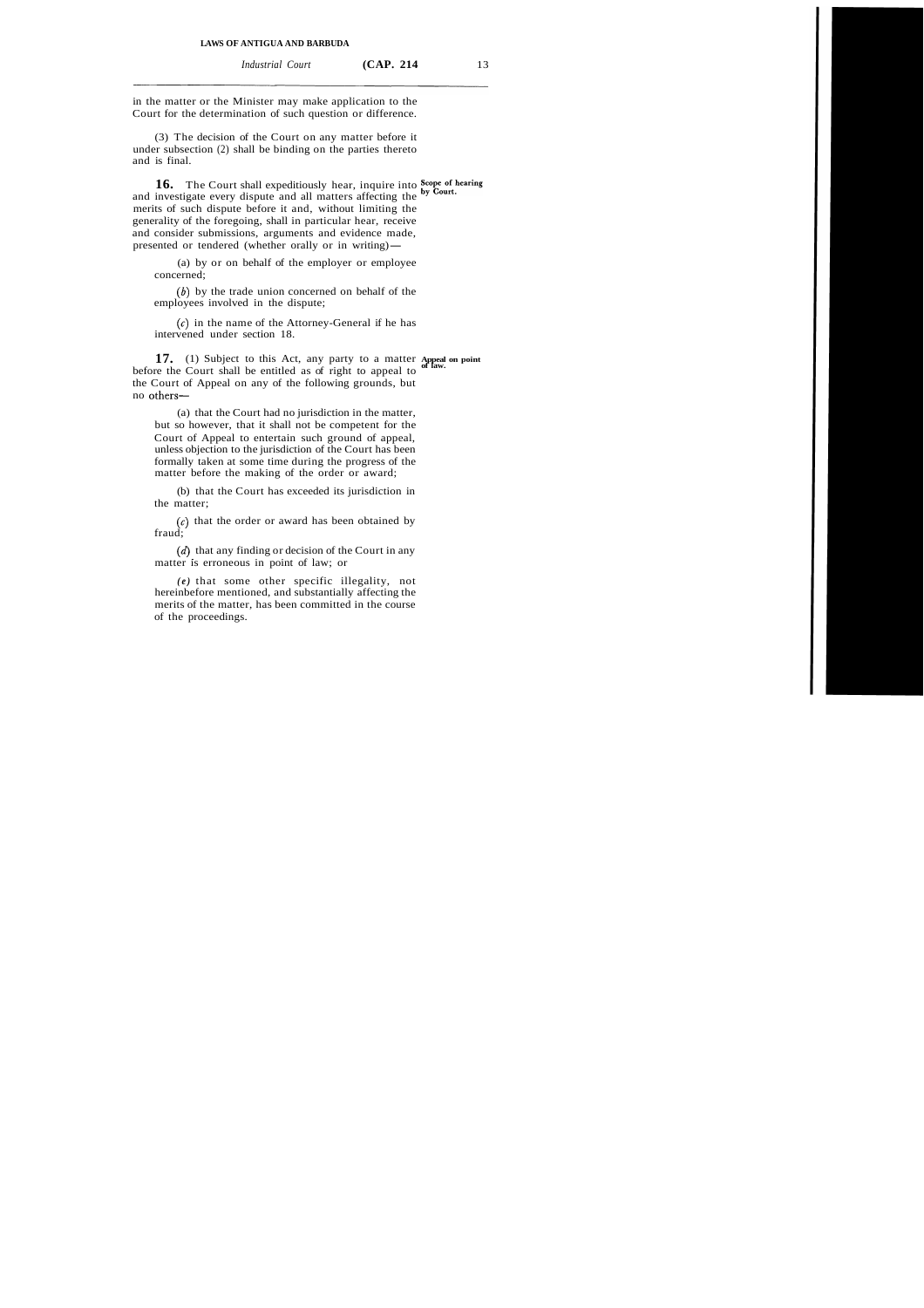(2) On hearing of an appeal in any matter brought before it under this Act, the Court of Appeal shall have power-

(a) if it appears to the Court of Appeal that a new hearing should be held, to set aside the order or award appealed against and order that a new hearing be held; or

 $(b)$  to order a new hearing on any question without interfering with the finding or decision upon any other question,

and the Court of Appeal may make such final or other order as the circumstances of the matter may require.

**(3)** The Court of Appeal may in any matter brought on appeal before it, dismiss the appeal if it considers that no substantial miscarriage of justice has actually occurred although it is of the opinion that any point raised in the appeal might have been decided in favour of the appellant.

(4) Subject to subsection (I), the hearing and determination of any proceedings before the Court, and an order or award or any finding or decision of the Court in any matter tion of any proceedings before the<br>award or any finding or decision of<br>(including an order or award)—

(a) shall not be challenged, appealed against, reviewed, quashed or called in question in any court on any account whatever; and

 $(b)$  shall not be subject to prohibition, mandamus or injunction in any court on any account whatever.

**Intervention by 18.** (1) Where any dispute is before the Court, the Attorney-General. Attorney-General may, for the purpose of giving such assistance to the Court as he may be able to provide with the consent of the Court, intervene, where it appears to him that some question of public importance or affecting the public interest or both has arisen and that it is fit and proper that the public interest should be represented therein.

> (2) No intervention by the Attorney-General shall be taken to cause the Attorney-General to become a party to the dispute before the Court, and accordingly no order or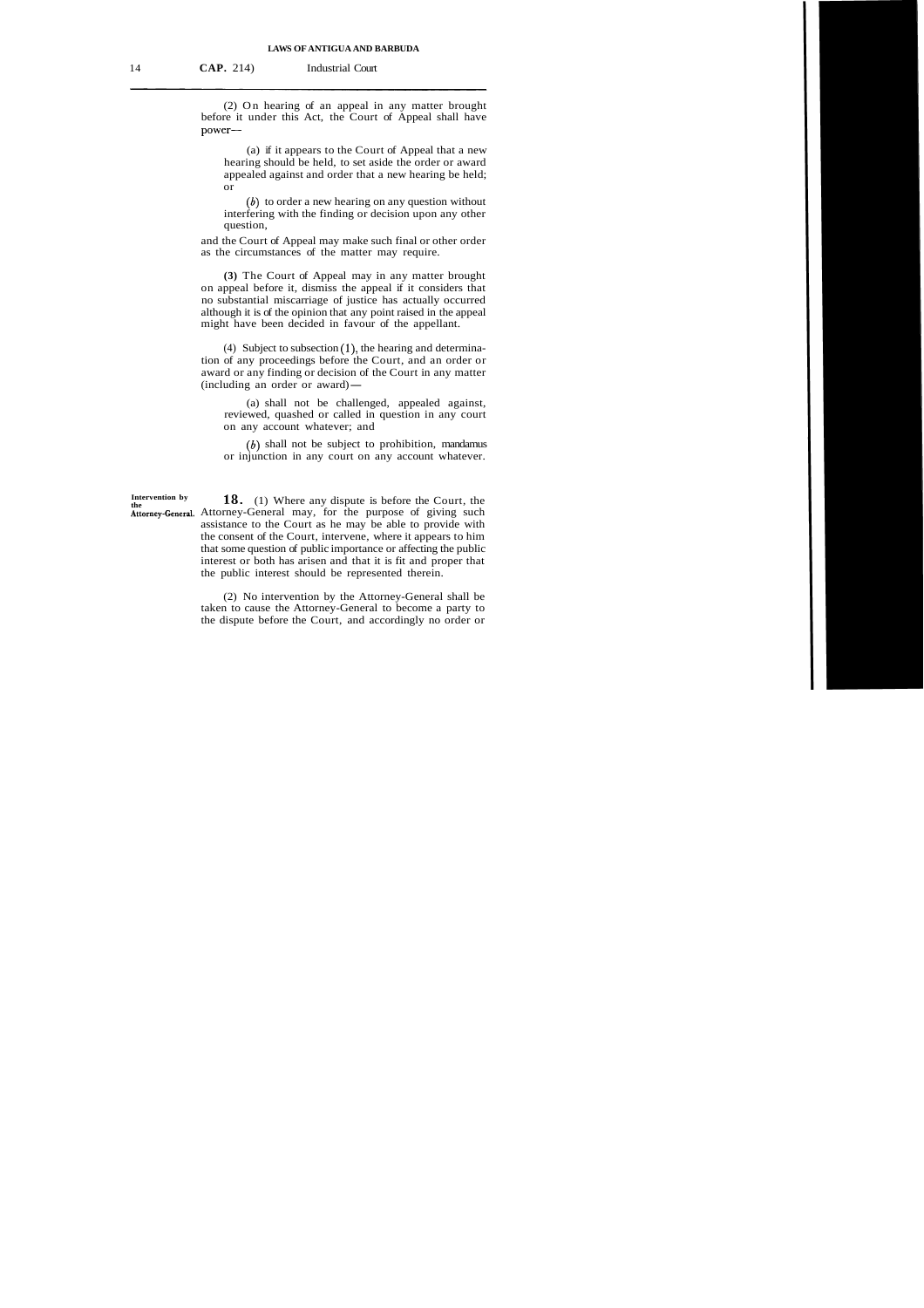*Industrial Court* **(CAP.** *214 15* 

award may be made against the Attorney-General either in the matter or, subject to section  $10(2)$ , as to costs.

**(3)** Where the Attorney-General intervenes in a dispute he may instruct such persons as he thinks fit to appear on hie, behalf.

# PART I1

# TRADE DISPUTE PROCEDURE

**19.** *(1)* Where the existence of a trade dispute has **Trade dispute**  come to the attention of the Minister or the Labour Commissioner under and by virtue of the provisions of section K *14 (1)* of the Antigua and Barbuda Labour Code, the **Cap.** 27. Minister may at any stage refer the dispute to the Court; and notwithstanding the provisions of sections K *14* and B *5(2)* of the Antigua and Barbuda Labour Code, upon such referral the Labour Commissioner shall cease to perform the duty conferred on him by the said sections of seeking to achieve a voluntary adjustment or settlement of the trade dispute.

(2) If within ten days after the existence of a trade dispute has come to the attention of the Labour Commissioner and he has failed to achieve a voluntary adjustment or settlement of the trade dispute, a party to the trade dispute may refer the dispute to the Court, and upon such referral the power conferred on the Minister by section K *15* and section B6 of the Antigua and Barbuda Labour Code of seek- **Cap. \*7.**  ing to achieve a voluntary adjustment or settlement of a trade dispute shall cease to be exercisable by him for the purposes of that trade dispute.

**(3)** For the purposes of subsection *(2)* the expression "a party to the trade dispute" shall include—

*(a)* an organisation of employees, on behalf of employees who are parties to the dispute and are members of that organisation;

*(b)* an organisation of employers, where the dispute is between the employers and employees in the employment of those employers;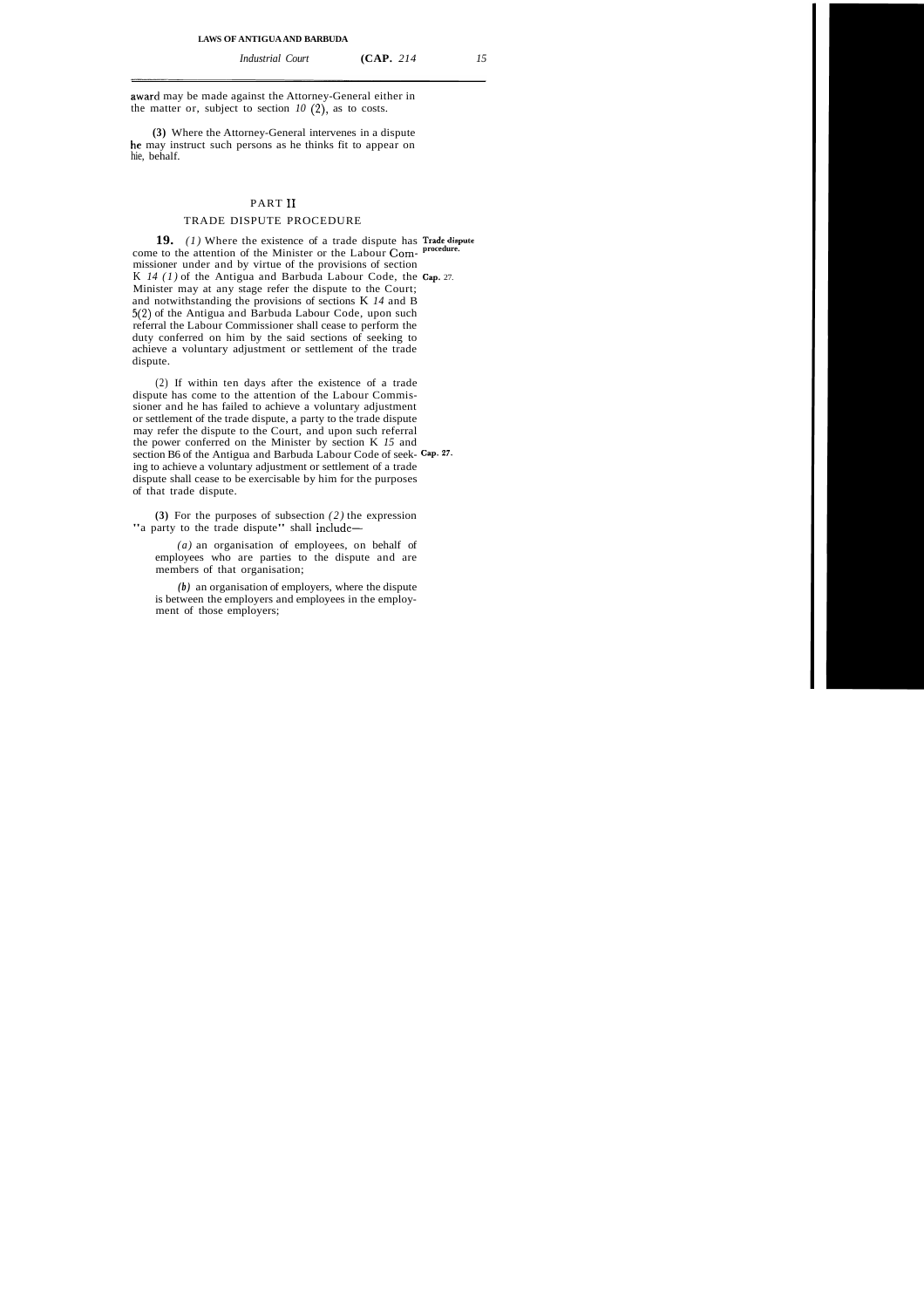*(c)* an employer, where the dispute is between that employer and employees in the employment of that employer; or

(6) a trade union, on behalf of employees who are parties to the dispute and are members of that trade union.

(4) Where a trade dispute is referred to the Court the reference shall be in writing and in such form as may be prescribed.

(5) Every party referring a trade dispute to the Court shall, without delay, furnish by hand or by registered post a copy of such reference to the other party or parties to the dispute, by leaving the same at, or addressing the same to, the principal place of business of the other party.

**Cap. 27.** *(6)* Where a trade dispute is referred to the Court under this section all provisions of the Antigua and Barbuda Labour  $(6)$  Where a trade d<br>this section all provisions<br>Code that relate to-

> *(a)* the voluntary adjustment or settlement of that dispute;

> *(b)* private negotiations or any other means of resolving issues between the parties to that dispute;

> *(c)* prosecution for the commission of any offence in connection with that dispute;

> $(d)$  references to the Minister, the Labour Commissioner, a decisional officer or an Arbitration Tribunal of any matter or thing relative to that dispute,

shall forthwith cease to have effect for all the purposes of that trade dispute.

## PART III

#### LOCKOUTS AND STRIKES

Strikes or **20.** (1) No employee may go on strike or take part **lockouts prohibited during** in a strike and no employer may declare a lockout or take **hearings etc.** part in a lockout while proceedings in relation to a trade dispute between such employee and such emplcyer are pending before the Court or the Court of Appeal.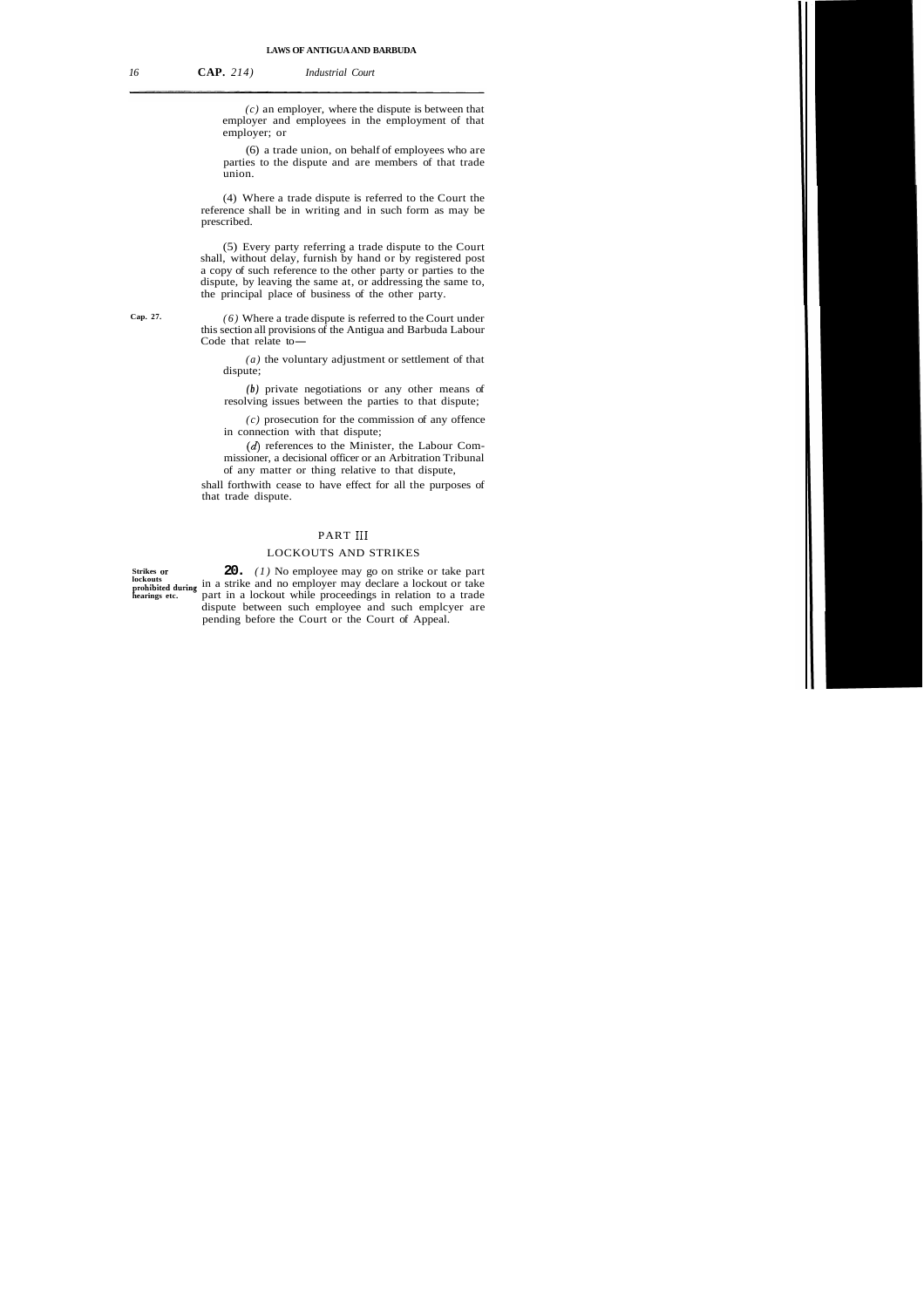*Industrial Court* **(CAP.** 214 17

(2) No employee may go on a strike or take part in **a** strike and no employer may declare a lockout or take part in a lockout as a result of disagreement or dissatisfaction with, an order or award of the Court or the Court of Appeal.

**(3)** Any person who contravenes the provisions of subsection (2) is guilty of an offence and shall be liable on summary conviction to a fine not exceeding ten thousand dollars or to imprisonment for a period not exceeding six months.

(4) An employer who declares or takes part in a lockout in contravention of subsection *(1)* shall be guilty of an offence and be liable on summary conviction to a fine of twenty-five thousand dollars or to imprisonment for two years.

(5) Any trade union which calls a strike in contravention of subsection *(1)* shall be guilty of an offence and shall be liable on summary conviction to a fine of twenty-five thousand dollars.

(6) Any person who calls out any employees on strike in contravention of subsection  $(1)$  is guilty of an offence and —

*(a)* if he is a member of the Executive of a trade union or other organisation, shall be liable on summary conviction to a fine of fifteen thousand dollars or to imprisonment for twelve months.

**(6)** if he is not such a member he shall be liable on summary conviction to a fine of twenty-five thousand dollars or to imprisonment for two years.

*(7)* Any employee who takes part in a strike called in contravention of subsection (1) is guilty of an offence and shall be liable on summary conviction to a fine of five hundred dollars or three months imprisonment.

(8) For the purposes of subsection (6) *(a)* where a strike is called in contravention of subsection *(1)* it shall be presumed until the contrary is proved that the strike was authorised by the members of the Executive of the trade union or other organisation concerned, and the burden of proving that the strike was not so authorised shall be on the persons charged.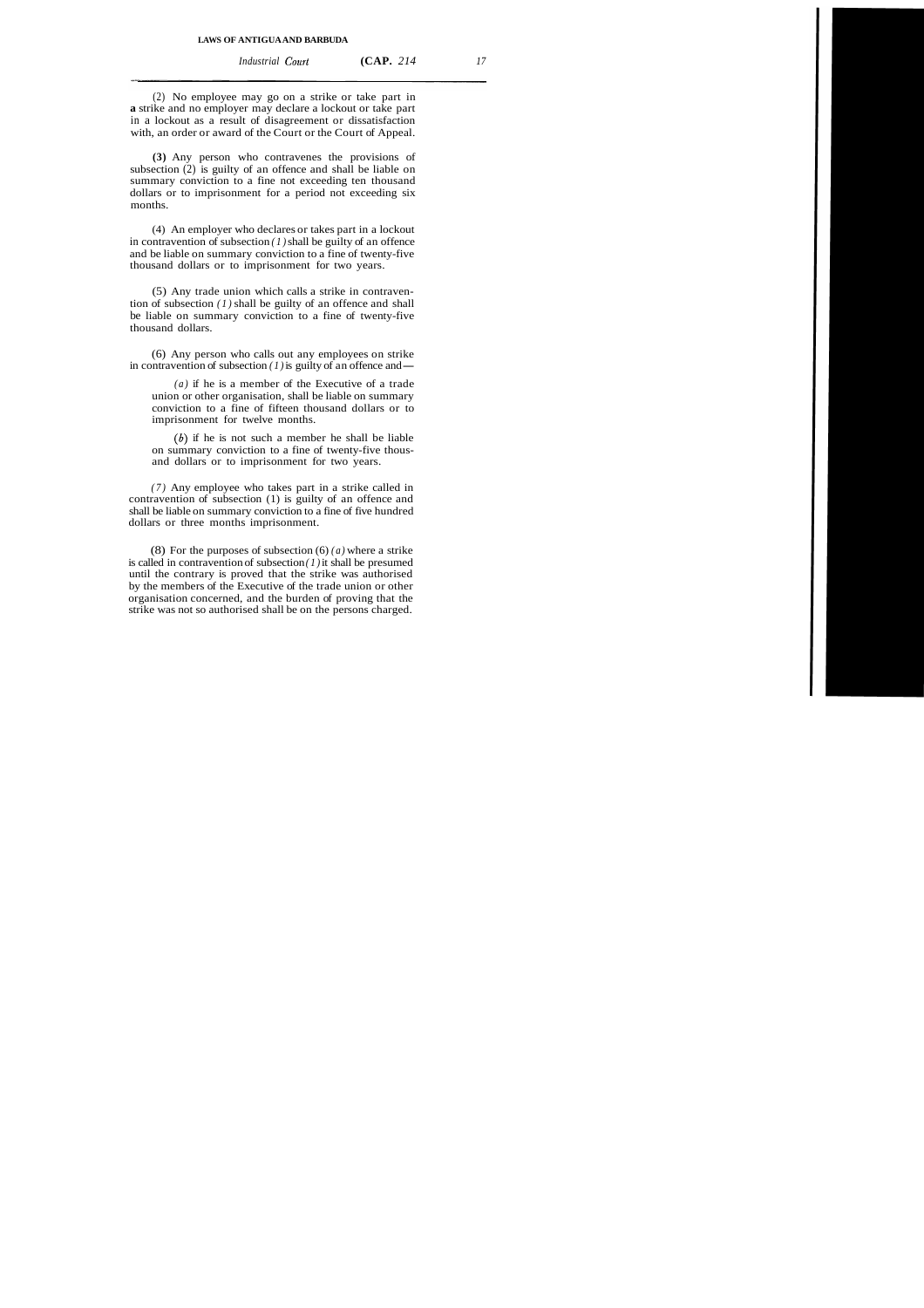**Stop order in the** 

**21.** (1) Where a strike or lockout which is not in contravention of section *20* is threatened or taken and the Minister considers that the national interest is threatened or affected he may make application to the Court for an injunction restraining the parties from commencing or from continuing such strike or lockout; and the Court may make such order thereon as it considers fit having regard to the national interest.

(2) Where the Court upon such an application makes an order under subsection  $(1)$ , the parties bound by such an order shall thereupon refrain from, or discontinue any action for a strike or lockout; and the Court may further order that the matter shall be deemed to have been referred to the Court by the parties thereto for determination.

**(3)** An order made by the Court under subsection *(1)*  shall be published in the *Gazette* and in at least one newspaper circulating in Antigua and Barbuda and such publication shall be deemed to be service of notice thereof on all parties to the dispute, including all employees or employers engaged in the strike or lockout, whether threatened or taking place.

(4) Subject to the provisions of section 7 (4), any person who fails to comply with an order of the Court made under sub-section *(1)* shall be guilty of contempt of Court and shall be liable to the punishment specified in section 7  $(2)$   $(b)$ .

(5) Subject to the provisions of this section, no order of the Court made under subsection *(1)* shall be deemed to have validated any action taken if such action was not otherwise in conformity with the provisions of this Part.

**assistance to support strike or** 

**Offence for 22.** (1) Any person who, for the purpose of promoting persons to **22.** (1) Any person who, for the purpose of promoting contrainuous or maintaining a strike or lockout declared contrary to any **contribute between** or maintaining a strike or lockout declared contrary to any financial of the provisions of this Act, directly or indirectly contributes **financial** of the provisions of this Act, directly or indirectly contributes financial assistance-

**lockout.** *(a)* to a trade union of employees which calls a strike or to any employee involved in such strike;

> *(6)* to any employer or trade union of employers which declares a lockout.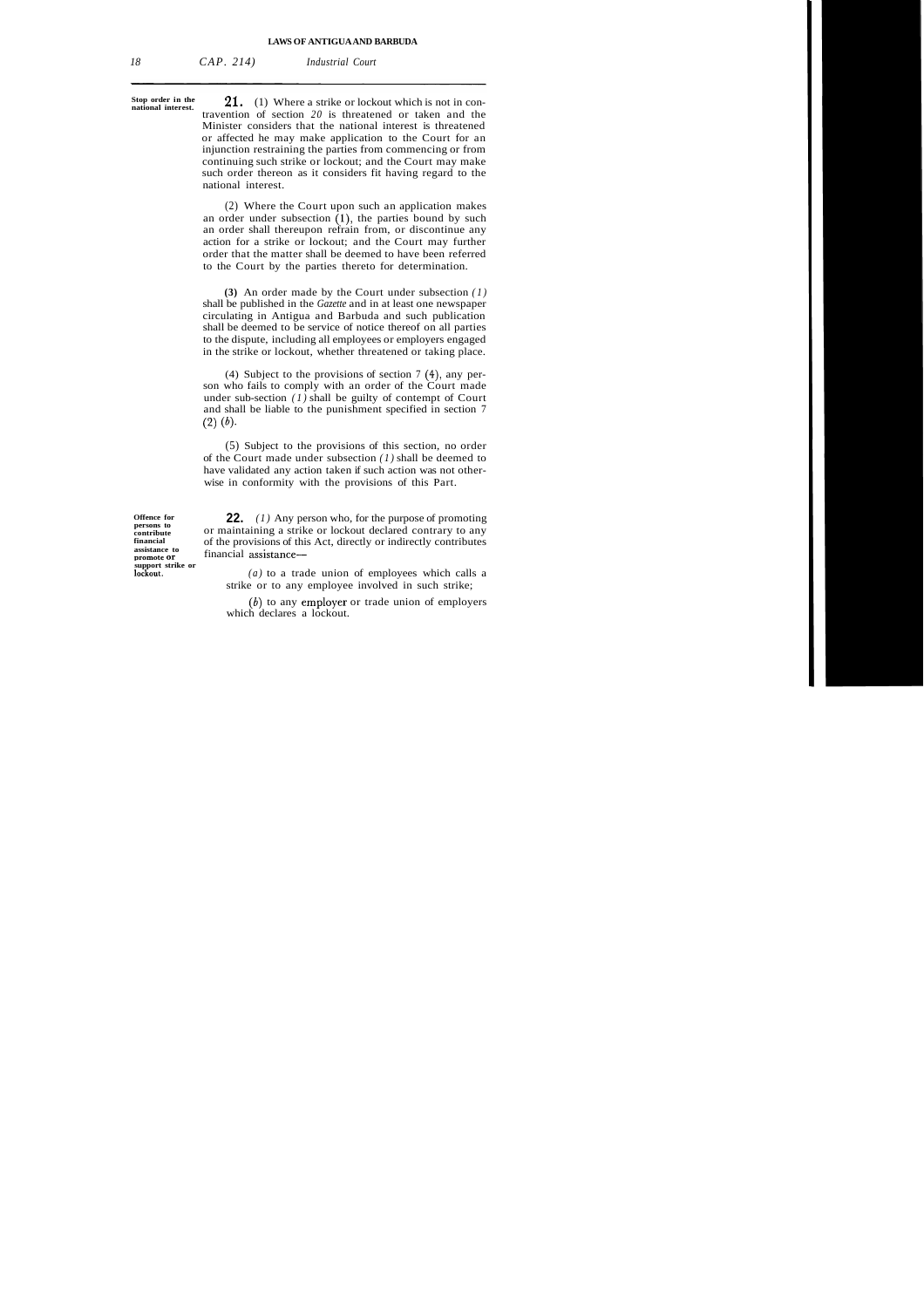shall be guilty of an offence and liable on summary conviction to a fine of ten thousand dollars or to imprisonment for eighteen months.

(2) Any trade union or any employer who receives any financial assistance for the purpose of supporting a strike or lockout called or declared in contravention of any provision of this Act shall be guilty of an offence and liable on summary conviction to a fine of ten thousand dollars or to imprisonment for eighteen months.

**23.** In addition to any penalty imposed under this **Continuing** the Mexican in the set of  $\frac{1}{2}$ Part, the Magistrate may, in the case of a continuing offence against any provision of this Part impose a further penalty  $of-$ 

(a) a fine of two thousand dollars, in the case of an employer;

(b) a fine of one thousand dollars, in the case of an official of a trade union or other organisation, for each day during which the offence continues.

#### PART IV

## AWARDS DURATION AND ENFORCEMENT

**24.** (1) An award shall, subject to subsection (2) con- puration of tinue in force for the period specified in the award, being not more than three years from the date upon which the award comes into force.

(2) After the expiration of the period so specified, the award shall, subject to sub-section  $(3)$ , and unless the Court otherwise orders, continue in force until a new award has been made.

(3) Where, in pursuance of subsection (2), an award has continued in force after the expiration of the period specified in the award, any award made by the Court for the settlement of a new dispute between the parties may be made to operate from a date not earlier than the date upon which the dispute arose.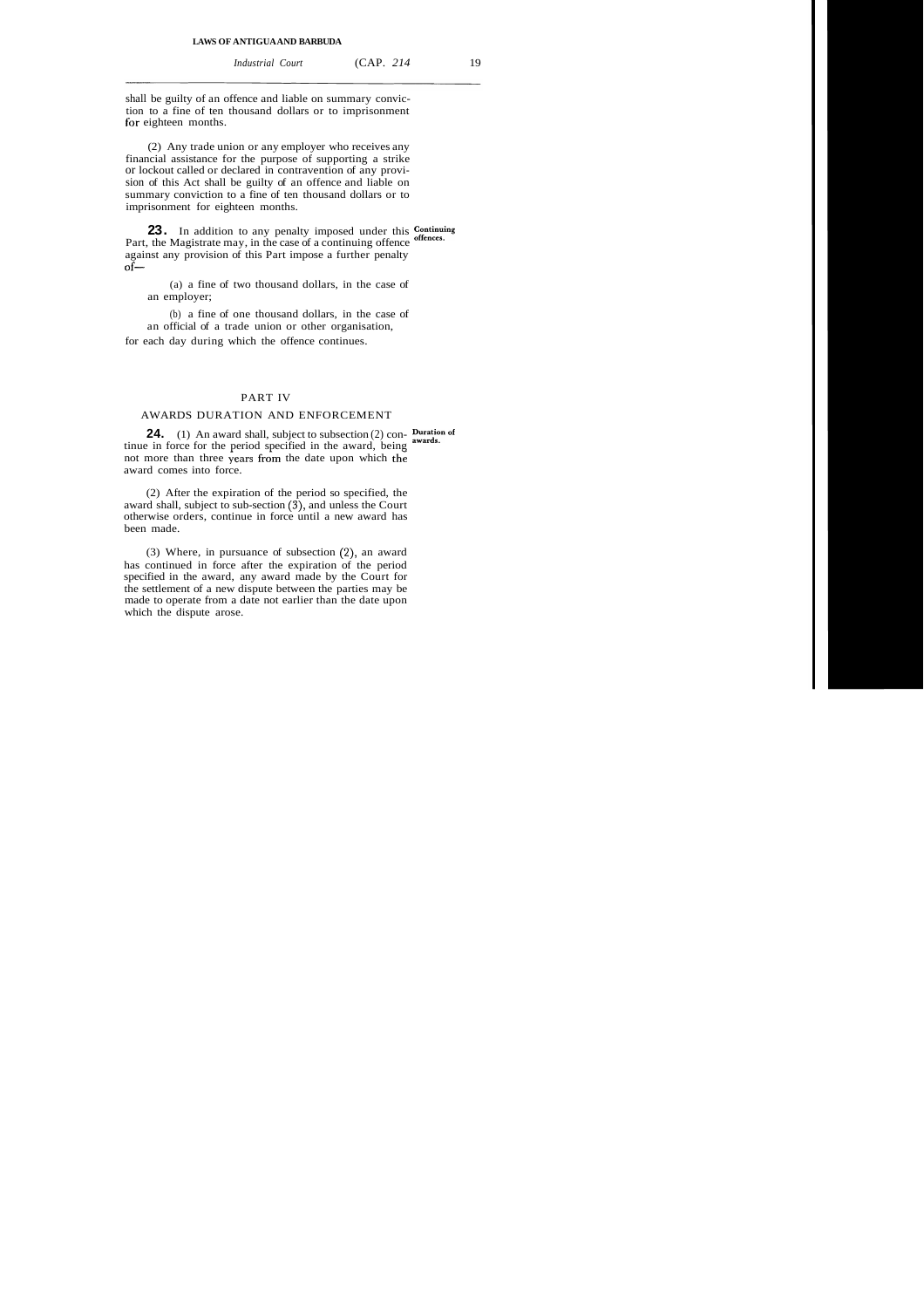20 **CAP.** 214) *Industrial Court* 

(4) Where an award is for a period of three years, the Court may review such award at any time after the expiry of the second year.

(5) The fact that an award has been made and is in force shall not prevent an award being made for the settlement of a further dispute between all or any of the parties to the first-mentioned award, with or without additional parties, and whether or not the subject matter of the further dispute is the same in whole or in part as the subject matter of the dispute determined by the first-mentioned award.

**Awards.** 

**25.** (1) In making its award, the Court shall not be restricted to the specific relief claimed by the parties or to the demands made by the parties in the course of the trade dispute but may include in the award any matter or thing which it thinks necessary or expedient for the purpose of settling the trade dispute.

(2) The award of the Court shall be signed by the President or, if the President is for any reason unable to sign the award, by the remaining members.

**(3)** The Court may rectify in any award any clerical error or mistake arising from any accidential slip or omission.

(4) In the event of an agreement being reached during the proceedings before the Court, the Court in making its award may, subject to the provisions of this Act, have regard to the terms of such agreement.

**On whom award** 

**26.** (1) An award of the Court shall be binding on-

*(a)* all parties to the trade dispute who appear or are represented before the Court;

 $(b)$  all parties to the trade dispute who have been summoned to appear as parties to the dispute whether they have appeared or not;

(c) in the case of employers, any successor to, or any assignee of, the business of the employer who is a party bound by the award, including any company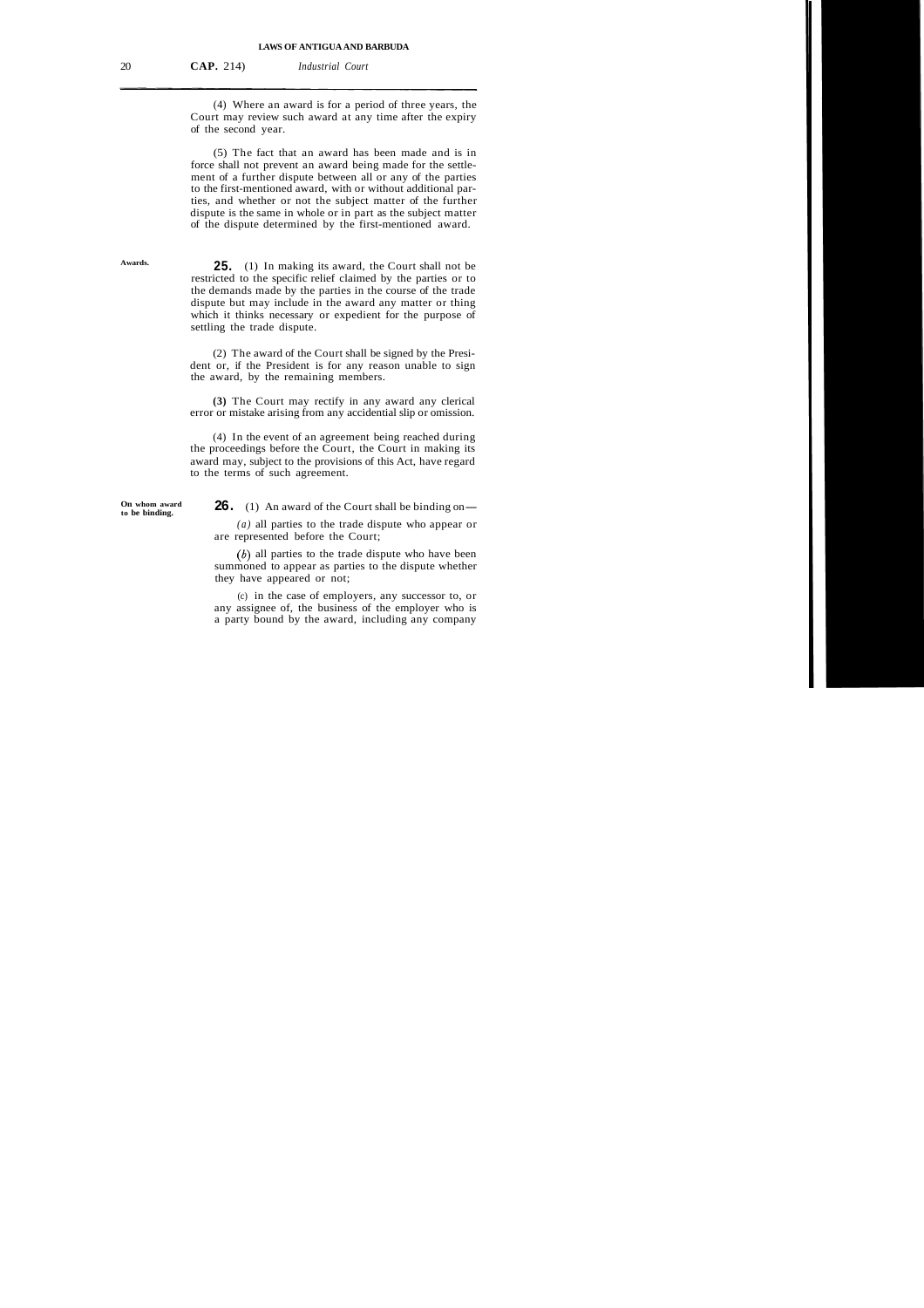which has acquired or taken over the business of such a party;

(d) all trade unions or other organisations on whom the award is at any time declared by the Court to be binding, as well as on their successors, and

*(e)* all employees employed by their employers who are bound by the award or the successors or assignees of such employers.

(2) Any person, trade union or other organisation or employer bound by an order or award may at any time during the continuance of such order or award complain to the Court of the manner in which the award is being administered or of an infringement or breach of the terms of such order or award; and the Court may hear and determine every such complaint in the manner prescribed for the hearing and determination of trade disputes and may make such order or give such directions as the justice of the case may require.

#### PART V

### GENERAL

**27.** Where an offence punishable under this Act has **Liability** of been committed by a company, any person who at the time **companies**. of the commission of the offence was a director, general manager, secretary or other officer of the company, or was purporting to act in any such capacity, shall be deemed to be guilty of that offence, unless he proves that the contravention was committed without his consent or connivance and that he exercised all such diligence to prevent the commission of the offence as he ought to have exercised having regard to the nature of his functions in that capacity and to all the circumstances.

**28.** Notwithstanding anything contained in section 75 Limitation of of the Magistrate's Code of Procedure Act, it shall be lawful complaints. for any complaint for an offence against this Act to be made **Cap. 255.**  within six months from the time when the matter of such complaint arose.